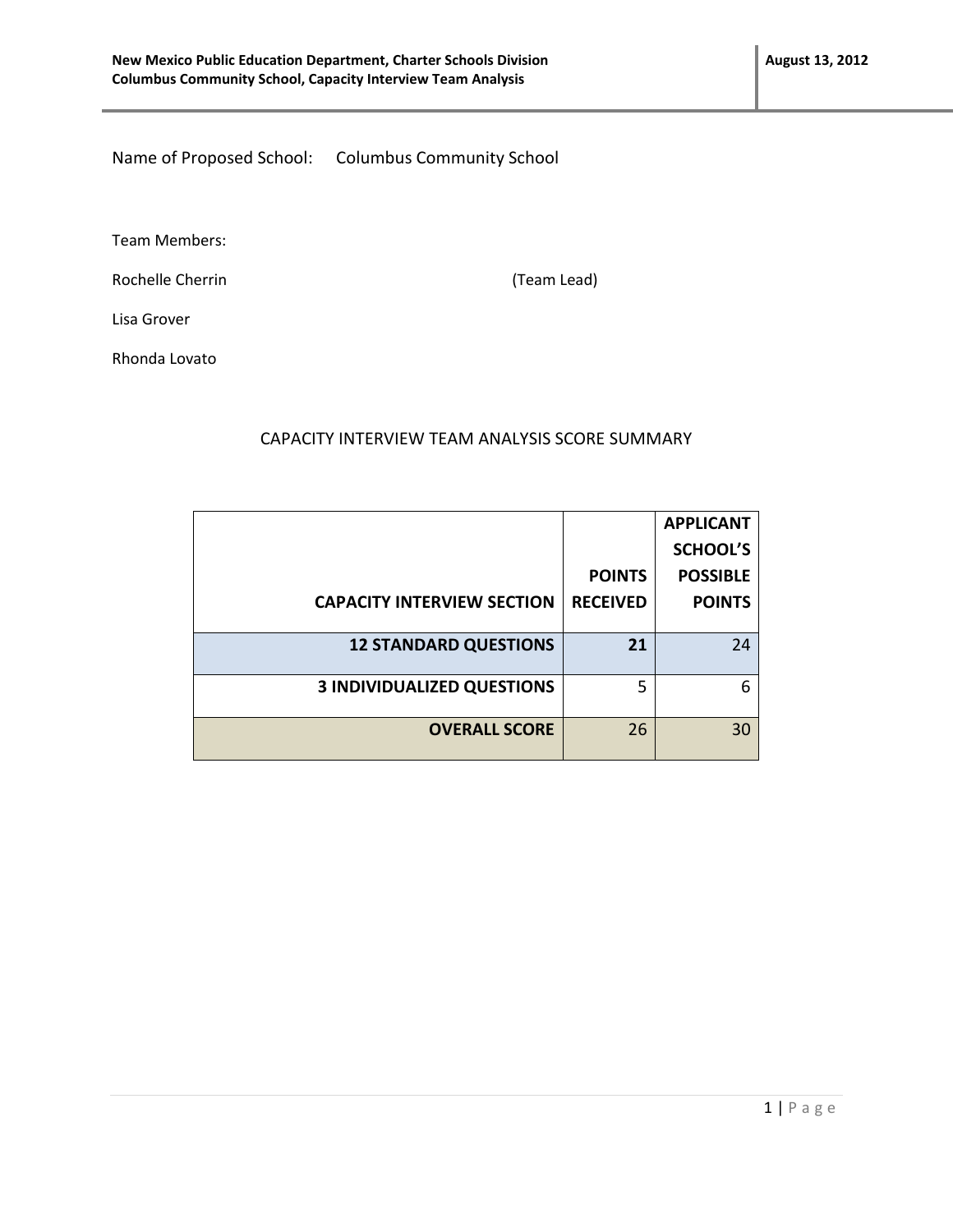| <b>Educational Plan</b> | Describe a typical day for a student in your school. Please be as concise and specific as<br>1.<br>possible; consider the teachers, the materials, the class, the parents, ancillary staff,<br>etc.                                                                                                                                                                                                      |
|-------------------------|----------------------------------------------------------------------------------------------------------------------------------------------------------------------------------------------------------------------------------------------------------------------------------------------------------------------------------------------------------------------------------------------------------|
| 1                       | Comments:<br>The response requires more detail to give a clearer picture of what a typical day would look<br>like for students. Blocks were identified without activities and materials needed; how team<br>teaching will occur and how PBL and dual language skills would be taught was also not<br>specified. How students will adjust to one way dual language activities was not fully<br>explained. |
| <b>Educational Plan</b> | What is your plan if the school's actual enrollment population is different from the<br>2.<br>targeted population you originally intended to serve?                                                                                                                                                                                                                                                      |
| $\overline{2}$          | Comments:<br>There is only one demographic in the city. The closest next "area" is 1 hour away. This<br>question was not fully applicable to this charter as Columbus is a very small community<br>without a high school.                                                                                                                                                                                |
| Governance              | Please explain the delineated roles and responsibilities of, and the relationships<br>3.<br>between, the founders, the governing body, and the school's administration during the<br>transitional period between the planning year and the first year of operations.<br>Describe how those relationships evolve over the full term of the charter.                                                       |
| 2                       | Comments:<br>The founders have an overall good sense of the responsibilities of and relationships<br>between the roles of the founders and more permanent GC. The answer demonstrated a<br>general sense of GC best practices (mentioned they had attended the applicant trainings.)                                                                                                                     |
| Governance              | How does the school's governing body exercise its oversight and accountability? What<br>4.<br>does the governing body have oversight of?                                                                                                                                                                                                                                                                 |
| 1                       | Comments:<br>The founders see oversight and accountability in the areas of budget and policies. The<br>answer was adequate but failed to include that the GC has general oversight<br>responsibilities for all aspects of the school's operations.                                                                                                                                                       |
| Facility                | Describe your plan for acquiring a facility and ensuring that the facility meets<br>5.<br>educational occupancy standards required by applicable New Mexico construction<br>codes. Whose responsibility is it to carry out this major piece of opening a charter<br>school?                                                                                                                              |
| 2                       | Comments:<br>The applicant has thought of several alternatives should a facility not be ready in time.<br>However, the responses did not fully reflect a realistic plan for providing services (i.e.:<br>nursing, PE) insurance issues, etc., should this alternative facility plan be necessary.                                                                                                        |
| Facility                | 6.<br>If you cannot find a building that meets PSFA approval, what is your next steps plan?                                                                                                                                                                                                                                                                                                              |
| 2                       | Comments:<br>No plan B at this time. The applicants answered this question from the perspective that not<br>securing a facility is NOT an option.                                                                                                                                                                                                                                                        |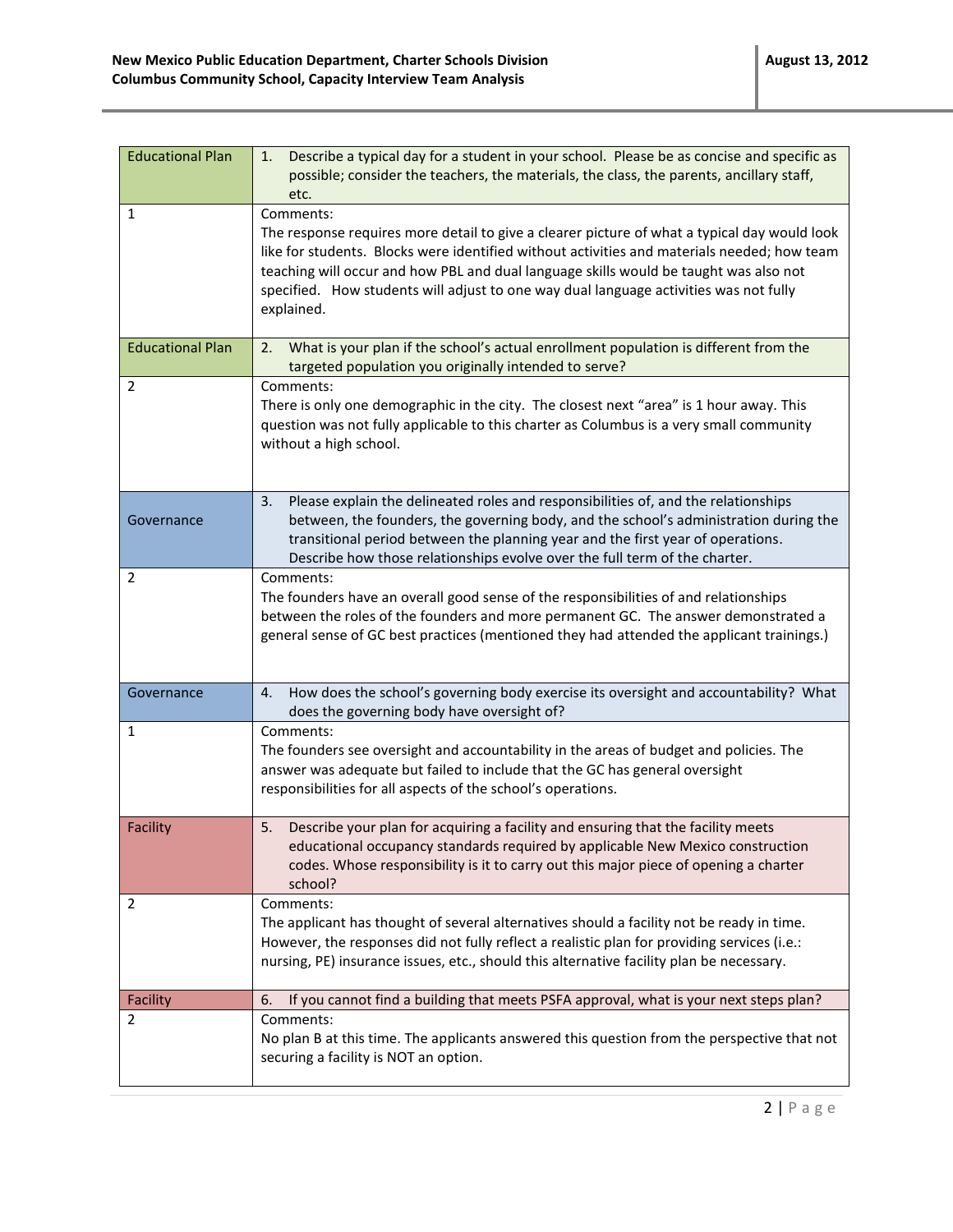| Finance                                  | How are you going to open your school without federal start-up funds?<br>7.                                                                                                                                                                                                                                |
|------------------------------------------|------------------------------------------------------------------------------------------------------------------------------------------------------------------------------------------------------------------------------------------------------------------------------------------------------------|
| 2                                        | Comments:<br>The founders are aware of the challenges in front of them with out having start up funds,<br>and adequately answered this question.                                                                                                                                                           |
| Finance                                  | If something in your budget is not working as planned, for instance, you do not get the<br>8.<br>desired enrollment numbers for the first year, what will be your plan of action?                                                                                                                          |
| 2                                        | Comments:<br>The plan they presented seems realistic and conservative. They plan to proceed cautiously<br>until enrollment numbers are solid.                                                                                                                                                              |
| Policies and<br>Procedures               | If your school requires a change to the original charter contract what is the process for<br>9.<br>your governing body to address that change?                                                                                                                                                             |
| 2                                        | Comments:<br>The founders have a thorough understanding of the amendment process.                                                                                                                                                                                                                          |
| Policies and<br><b>Procedures</b>        | 10. What role do policies have in the operation of a school? What triggers the need for a<br>policy?                                                                                                                                                                                                       |
| $\mathbf{1}$                             | Comments:<br>The answer revealed an understanding of the policy process; however, the actual need for<br>a policy, of what policy should dictate, was not clearly presented. The answer did not draw<br>a link between good policies, effective school operations and appropriate oversight.               |
| <b>Policies and</b><br><b>Procedures</b> | 11. What do you anticipate your process will be for developing policies? How will you<br>ensure that your policies and procedures are not only compliant, but current and<br>effective?                                                                                                                    |
| 2                                        | Comments:<br>The founders understand the need to work with an attorney to assure that all policies are<br>current and legally compliant. They also demonstrated the understanding and importance<br>of involving their small community in policy development.                                              |
| <b>Planning Year</b>                     | 12. What major challenges to you anticipate during the planning year as you work to open<br>a new school? How do you envision organizing yourselves to carry out the tasks<br>required to open a school?                                                                                                   |
| 2                                        | Comments:<br>The founders answered the question by citing the major challenges that they expect to<br>confront and also understand that many others will surface as the school opens. They<br>further understand the need for the founding board to take on may tasks before an<br>administrator is hired. |